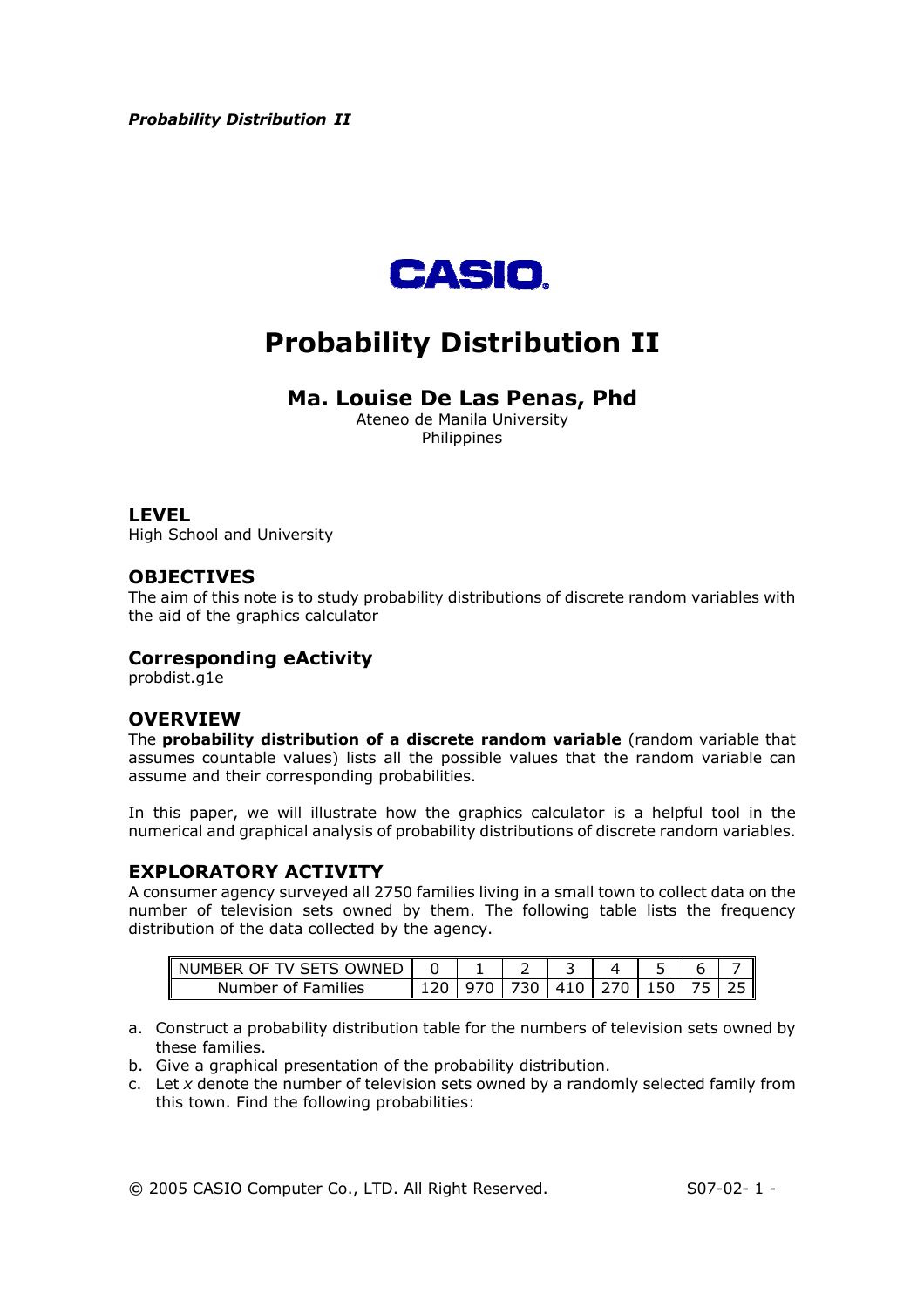1.  $P(x=1)$ 2. *P*(*x*>2) 3.  $P(x \le 1)$ 4.  $P(1≤x≤3)$ 

d. Calculate the mean and standard deviation for the probability distribution

#### **Solution:**

a. We access the Spreadsheet Editor.

Let *x* denote the number of television sets owned by a randomly selected family from this town. We enter the values of *x* in column *A* and the number of families(which correspond to the frequencies of each of the television sets) in column *B* as follows:

| <b>SHEE</b>                              | Ĥ |            |  |  |  |  |  |
|------------------------------------------|---|------------|--|--|--|--|--|
|                                          |   | 120        |  |  |  |  |  |
| Е                                        |   | 970        |  |  |  |  |  |
| E                                        |   | <b>TEP</b> |  |  |  |  |  |
| ц                                        |   | 410        |  |  |  |  |  |
|                                          |   | 270        |  |  |  |  |  |
| ø<br><b>FILE FOTT DELP INSPICER</b><br>D |   |            |  |  |  |  |  |

| <b>SHEE</b> |   |                         |   |
|-------------|---|-------------------------|---|
|             |   | 150                     |   |
|             | 6 | 75.                     |   |
| Е           |   | 25                      |   |
| Е           |   |                         |   |
|             |   |                         |   |
|             |   |                         |   |
|             |   | F117 F1017021 F178 F175 | D |
|             |   |                         |   |

We first convert the frequencies in column *B* to relative frequencies, and store these in column *C*. We divide every entry of column B by 2750, the total number of families participating in the survey.

We enter [= \$B1 ÷2750] and position the cursor in the third column row 1, or *C*1(left screen below). The corresponding result will appear in the position specified and the formula entered also appears(right screen below).

| <b>SHEE</b> | Ĥ     | в   |           | D |
|-------------|-------|-----|-----------|---|
|             |       | 120 |           |   |
| E           |       | 970 |           |   |
| E           | 2     | OEr |           |   |
| Ц           |       | 410 |           |   |
|             |       | 270 |           |   |
| ≡≸B1        | ÷2750 |     |           |   |
| GRAB        | 锓     | 9.  | If CELREL |   |

| <b>SHEE</b> |            |                       |            |
|-------------|------------|-----------------------|------------|
|             |            | १२० ०. व्यवस          |            |
| 7           | 970        |                       |            |
| E           | <b>730</b> |                       |            |
| ц           | 410        |                       |            |
|             | 270        |                       |            |
|             |            |                       | =\$B1÷2750 |
|             |            | FILE EDIT DEL INS GLR | D          |

We copy the formula and paste this to the succeeding rows in the third column. Doing this will obtain the relative frequencies corresponding to all the other entries in column *B*:

| <b>SHEE</b> | Ĥ  | ß.         | c                                   | O          |
|-------------|----|------------|-------------------------------------|------------|
|             | 01 |            | 120 0.0436                          |            |
| F           |    | 970        |                                     |            |
| Ξ           |    | <b>730</b> |                                     |            |
| u           |    | 410        |                                     |            |
|             | 4  | 270        |                                     |            |
|             |    |            |                                     | =\$B1÷2750 |
|             |    |            | <b>FOUT COPY FORLE JUINT SEQUEL</b> |            |
|             |    |            |                                     |            |
|             |    |            |                                     |            |
| <b>SHEE</b> | Ĥ  | 8          |                                     | O          |
|             | 0  |            | 120 10. 0436                        |            |
| E           |    |            | 970 0.3521                          |            |
| Ξ           | 2  | <b>DEC</b> |                                     |            |
| U           | Е  | 410        |                                     |            |
|             | u  | 270        |                                     |            |
| PASTE       |    |            | =\$B2÷2750ì                         |            |

© 2005 CASIO Computer Co., LTD. All Right Reserved. S07-02- 2 -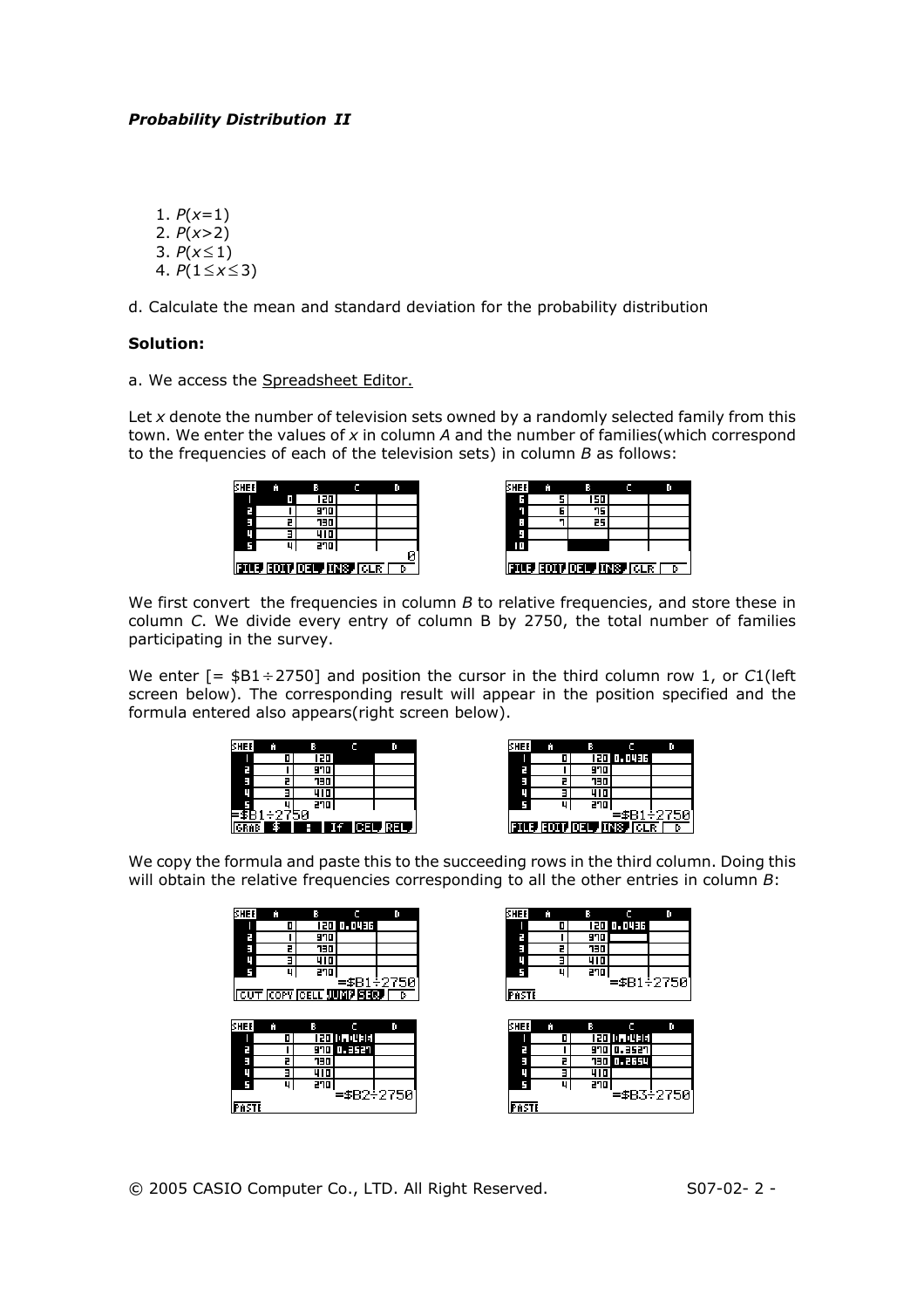Constructing the probability distribution using the Spreadsheet Editor allows the learner to explore and verify easily the characteristics of the probability distribution of a discrete random variable.

For instance, the relative frequencies, or the approximate probabilities obtained from the sample lies in the range 0 to 1. Moreover, the sum of the probabilities assigned to all possible values of *x* is equal to 1.

| <b>SHEE</b> | Ĥ |                 |                  |            |
|-------------|---|-----------------|------------------|------------|
| 6           |   |                 | 150 0.0545       |            |
|             |   |                 | <b>75 0.0272</b> |            |
| Е           |   | 25              | 9E-3             |            |
|             |   |                 |                  |            |
|             |   |                 |                  |            |
|             |   | =CellSum(C1:C8) |                  |            |
|             |   | я               |                  | If CELREL, |

| SHEE |   |                       |            |  |
|------|---|-----------------------|------------|--|
|      |   |                       | 150 0.0545 |  |
|      | 6 |                       | 75 0.0272  |  |
| П    |   | 25                    | $9E - 3$   |  |
|      |   |                       |            |  |
|      |   |                       |            |  |
|      |   | =CellSum(C1:C8)       |            |  |
|      |   | FILE FOIT DEL INS CLR |            |  |

The sum of cells in the spreadsheet can be obtained using the command  $[=$  Cel Sum]. The cell identifiers, (consisting of the column letter and row number) of the cells to be added is specified.

As seen in the right screen above the sum of all probabilities of the probability distribution is equal to 1.

b. The probability distribution of a discrete random variable can be represented graphically using a histogram.

To display the histogram for the given data, we access the GRPH menu. We assign the first graph, GPH1 to the given data. We specify the columns representing the *x* values and the relative frequencies, then select " histogram"[Scatter] as the graph type as follows:



The histogram is given below. We use the width 1 for the each bar in the graph.

| Histogram Setting          |  |  |
|----------------------------|--|--|
| Start:0                    |  |  |
| Draw:[EXE]                 |  |  |
| GPH1 GPH2 GPH3 <b>SI3L</b> |  |  |



c.

1. *P*(*x*=1)

The probability of a family having exactly one television set can be obtained directly from the spreadsheet. This can also be obtained when we trace the histogram. From the histogram, we can visualize that more families have 1 television set.

© 2005 CASIO Computer Co., LTD. All Right Reserved. S07-02- 3 -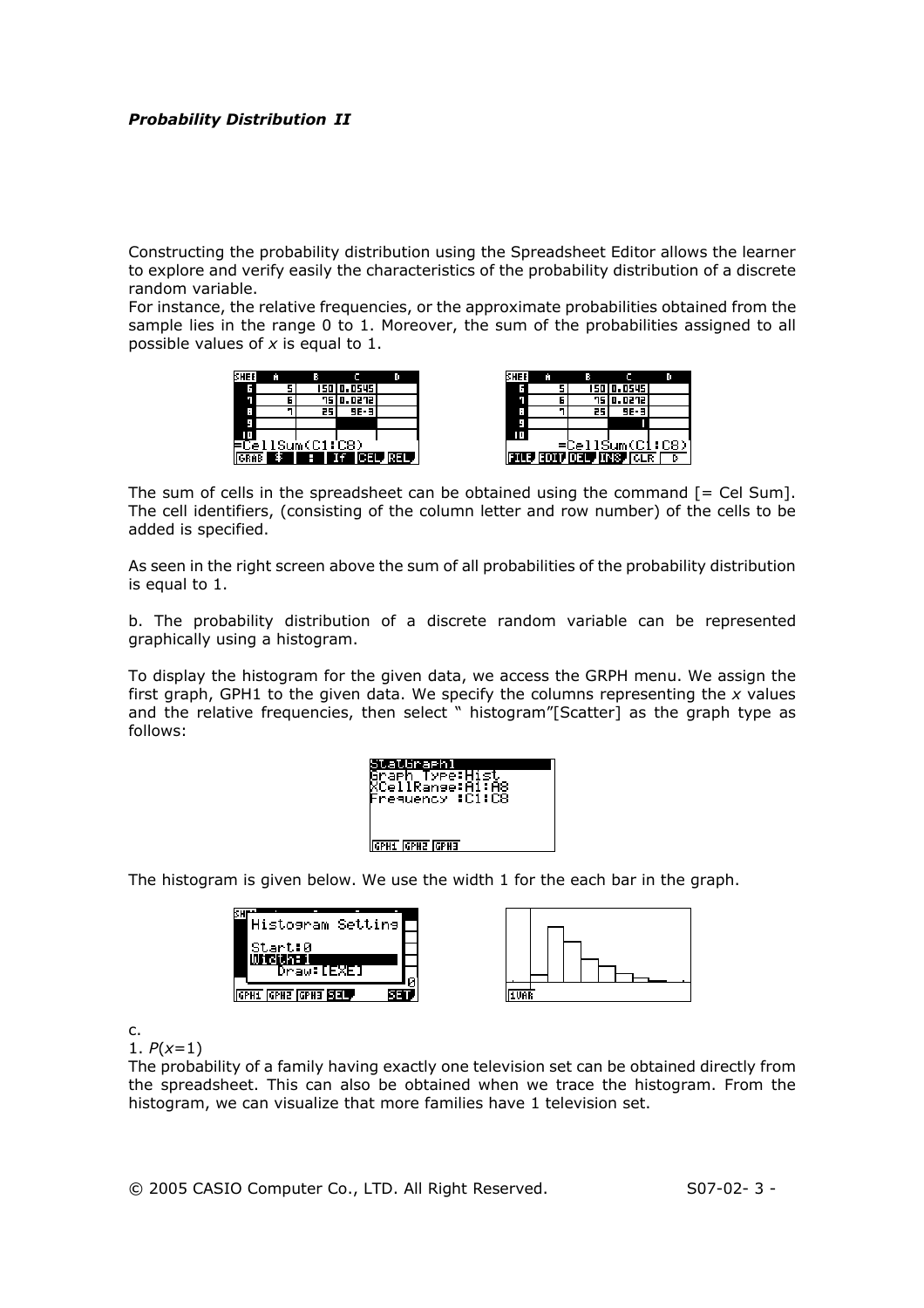

2. *P*(*x*>2)

The probability that a family owns more than two television sets is given by the sum of the probabilities of owning three, four, five, six and seven television sets. Thus,

 $P(x>2) = P(x=3) + P(x=4) + P(x=5) + P(x=6) + P(x=7)$ 

Using the calculator, we add rows 4 to 8 of column *C* of the spreadsheet, corresponding to the formula:  $P(x=3) + P(x=4) + P(x=5) + P(x=6) + P(x=7)$ . We store the sum in a location of one's choice in the spreadsheet:





The result is given by  $P(x>2) = 0.3381$ .

3.  $P(x \le 1)$ 

The probability of a family having at most one television set is given by

$$
P(x \le 1) = P(x=0) + P(x=1)
$$

Using the calculator, we add rows 1 and 2 of column *C* of the spreadsheet, corresponding to the formula  $P(x=0) + P(x=1)$ :

|  |                 | 75 0.0272 |  |
|--|-----------------|-----------|--|
|  |                 | $9E - 3$  |  |
|  |                 |           |  |
|  |                 |           |  |
|  | =CellSum(C1:C2) |           |  |
|  |                 |           |  |

| <b>SHEE</b> | Ĥ         |    |                               |                 |
|-------------|-----------|----|-------------------------------|-----------------|
|             | 61        |    | 75 0.0272                     |                 |
|             |           | 25 | 9E-3                          |                 |
|             |           |    |                               |                 |
|             | 10 0.3963 |    |                               |                 |
|             |           |    |                               |                 |
|             |           |    |                               | =CellSum(C1:C2) |
|             |           |    | <b>FILE FOTT OF L TNS CLR</b> |                 |

The answer is  $P(x \le 1) = 0.3963$ .

4.  $P(1≤x≤3)$ 

The probability of a family having one to three television sets is given by the sum of the probabilities of one, two and three television sets.

$$
P(1 \le x \le 3) = P(x=1) + P(x=2) + P(x=3)
$$

We add rows 2, 3 and 4 of column *C* of the spreadsheet, corresponding to the formula

© 2005 CASIO Computer Co., LTD. All Right Reserved. S07-02- 4 -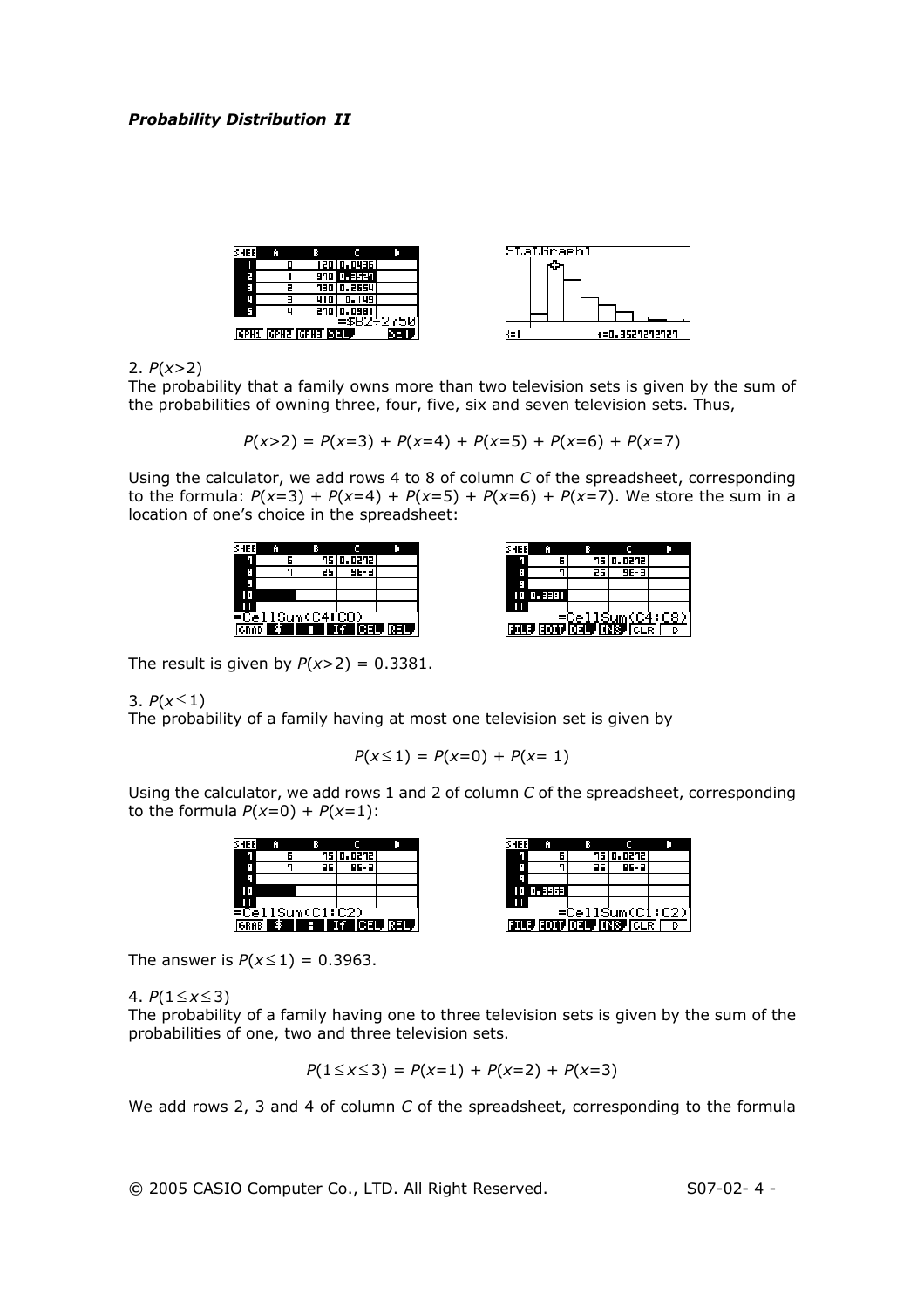*P*(*x*=1) + *P*(*x*=2) + *P*(*x*=3):

|  |                 | <b>75 0.0272</b> |           |  |
|--|-----------------|------------------|-----------|--|
|  |                 | 9E-3             |           |  |
|  |                 |                  |           |  |
|  |                 |                  |           |  |
|  | =CellSum(C2:C4) |                  | If CELREL |  |



The answer we obtain is  $P(1 \le x \le 3) = 0.7672$ .

d. The 1Var calculations can be used to determine some information about the probability distribution. We enter [CALC 1Var] after adjusting the calculation settings(left screen below). The mean number of televisions per family is about 2.2. This is also the expected value of *x*, that is  $E(x) = 2.2$ . The standard deviation is 1.47.

| :Bī:B5<br>s<br>20ār<br>Free 1 | ar<br>е<br>マウ<br>XOn<br>Xoʻn-L<br>$=$<br>=1<br>n |
|-------------------------------|--------------------------------------------------|
|                               |                                                  |

**Remarks**: In the study of frequency distributions, it is at times helpful to refer to the cumulative probability distribution.

We illustrate how a cumulative probability distribution is obtained in the Spreadsheet Editor. We refer to the previous example given.

We first copy the first entry in the relative frequencies column, in this case C1, to the topmost row of the fourth column, D1, which will store our cumulative relative frequencies.

|  |                                |            | 120 0.0436 0.0436 |
|--|--------------------------------|------------|-------------------|
|  |                                | 970 0.3527 |                   |
|  |                                | 730 0.2654 |                   |
|  |                                |            |                   |
|  |                                | 270 0.098  |                   |
|  |                                |            | =\$B1÷2750        |
|  | <b>CUT COPY CELL JUNE FIRE</b> |            |                   |

Using  $[=$  GRAB] we enter the sum formula for the first two relative frequencies,  $D1 + C2$ and store in D2:

| SHEE        | Ĥ  | в       |             |                                 |
|-------------|----|---------|-------------|---------------------------------|
|             | 0  |         |             | 120 0.0436 0.0436               |
| 2           |    |         | 970 0.3527  |                                 |
| ш           |    |         | 730 0.2654  |                                 |
|             |    | 4 I 0 I | 0. 149      |                                 |
|             | 41 |         | 270 0.098 1 |                                 |
|             |    |         |             |                                 |
| <b>GRAB</b> |    |         |             | $$ \cdot \cdot \cdot$ If CELREL |

We repeat this formula throughout the fourth column, by the copy and paste command. In the  $3^{rd}$  row of column 4, we have the sum of the first three relative frequencies, D2+C3; in the  $4<sup>th</sup>$  row, D3+C4 and so on. Finally in the last entry the sum of all relative

© 2005 CASIO Computer Co., LTD. All Right Reserved. S07-02- 5 -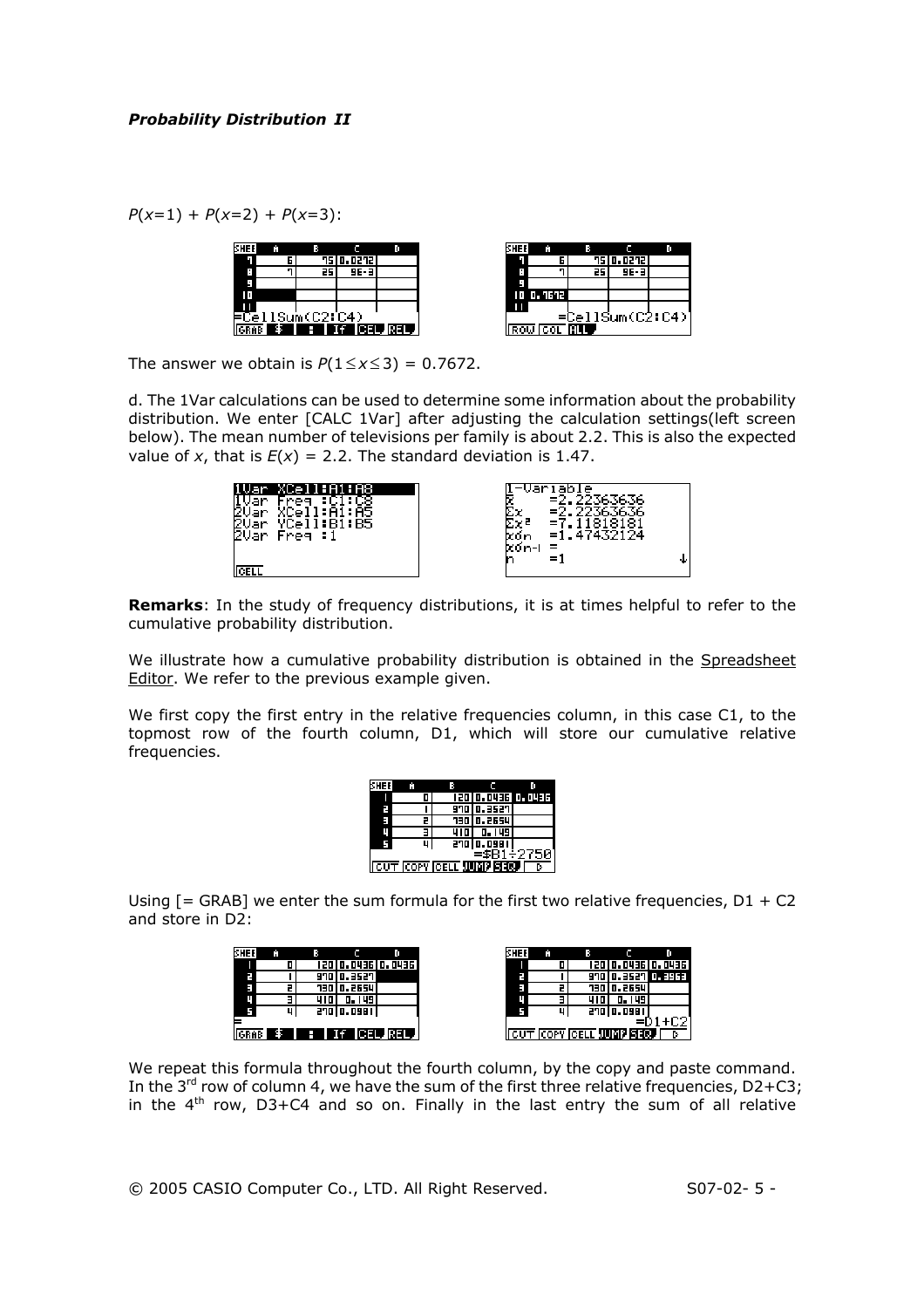| frequencies must be 1. |                   |                    |             |   |      |                    |              |
|------------------------|-------------------|--------------------|-------------|---|------|--------------------|--------------|
| <b>SHEE</b><br>Й       | в                 | o                  | <b>SHEE</b> | Ĥ |      |                    | o            |
|                        |                   | 120 0.0436 0.0436  |             |   |      | 120 0.0436 0.0436  |              |
|                        |                   | 970 0.3527 0.3963  |             |   |      | 970 0.3527 0.396   |              |
|                        | <b>730 0.2654</b> |                    |             |   |      | 130 0.2654 0.551 3 |              |
|                        | 4101              | 0. 149             |             |   | 4101 | 0.149              |              |
| 4                      | 270 0.098 1       |                    |             | п |      | 270 0.098 1        |              |
|                        |                   |                    |             |   |      |                    | $=02+03$     |
| PASTE                  |                   |                    | PASTE       |   |      |                    |              |
|                        |                   |                    |             |   |      |                    |              |
| <b>SHEE</b><br>Ĥ       | в                 | D                  | <b>SHEE</b> | Ĥ |      |                    | o            |
|                        |                   | 120 0.0436 0.0436  |             |   | 410  |                    | 0.149 0.8109 |
| 日                      |                   | 970 0.3527 0.39631 |             | u |      | 270 0.098 1        | 0.909        |
| ш                      |                   | 730 0.2654 0.6618  |             |   |      | 150 0.0545 0.9636  |              |
|                        |                   | 410 0.149 0.8109   |             | Б |      | 75 0.0272 0.9909   |              |
| 41                     | 270 0.098 1       |                    |             |   | 25   | 9E-3               |              |
|                        |                   | $=$ $D3 + C4$      |             |   |      |                    | =07+08       |
| PASTE                  |                   |                    | PASTE       |   |      |                    |              |

The graph of the cumulative probability distribution is given as follows:

| StatGraehl<br>Sraeh Type:Hist<br>XCellRanse:A1:A8<br>Frequency :Dí:D8 |  |
|-----------------------------------------------------------------------|--|
|                                                                       |  |



We can answer the question given earlier in Item c of number 3,  $P(x \le 1) = 0.3963636364$ by tracing the cumulative probability distribution:



**Remarks:** After entering the data and other relevant settings during the activity, we save all information in the spreadsheet menu. We call the file name "TVSETS'' and may be referred to at a later time. Similarly, for the exercise that follows, we call the file name "Machines".

| Seread Sheet Name<br>[TVSETS ] | Spread Sheet Name<br>[MACHINES] |  |
|--------------------------------|---------------------------------|--|
|                                |                                 |  |
|                                |                                 |  |

**Exercise:** Elmo's Sporting Goods sells exercise machines as well as other sporting goods. On different days, it sells different numbers of these machines. The table that follows is constructed using past data and lists the probability distribution of the number of exercise machines sold per day at Elmo's.

| MACHINES SOLD PER DAY | سه |           |   |          |  |
|-----------------------|----|-----------|---|----------|--|
| Probability           |    | 14<br>- 1 | u | -6<br>U. |  |

© 2005 CASIO Computer Co., LTD. All Right Reserved. S07-02- 6 -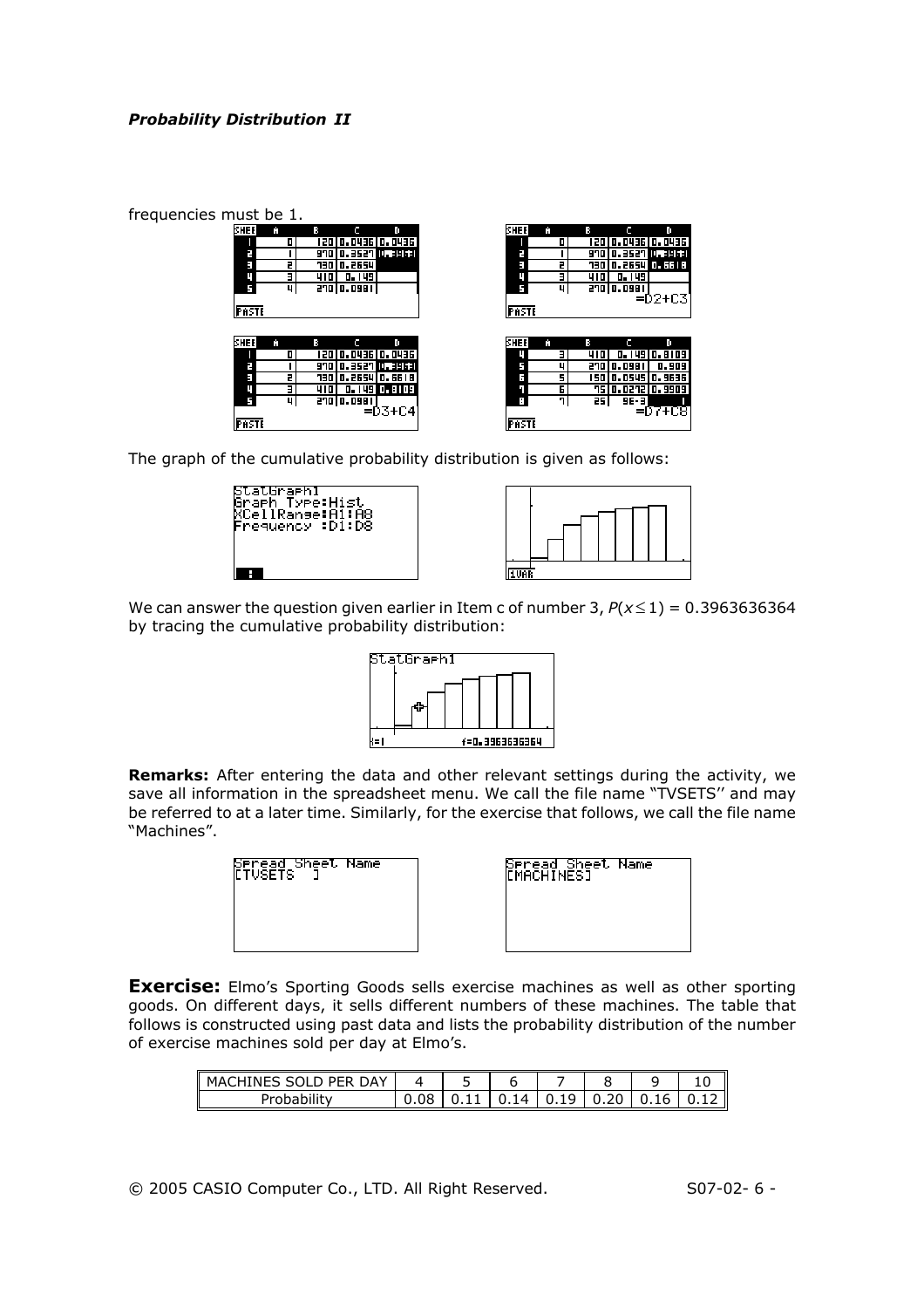- a. Give a graphical presentation of the probability distribution.
- b. Determine the probability that the number of exercise machines sold at Elmo's on a given day is
	- 1. exactly 6
	- 2. less than 7
	- 3. 5 to 8
	- 4. at most 6
- c. Calculate the mean and standard deviation for the probability distribution

#### **Solution:**

a. Let *x* be the number of machines sold per day. We access the Spreadsheet Editor, and enter the *x* values in the first column and the probabilities in the second column.

| <b>SHEE</b>                       |   |        |  |  |  |  |  |  |
|-----------------------------------|---|--------|--|--|--|--|--|--|
|                                   |   | 0.08   |  |  |  |  |  |  |
| r.                                |   | 0. I I |  |  |  |  |  |  |
| ŧ,                                | 6 | 0. 14  |  |  |  |  |  |  |
|                                   |   | 0. I 9 |  |  |  |  |  |  |
|                                   | в | 0.2    |  |  |  |  |  |  |
| <b>FILE EDIT DEL TNS CLR</b><br>ь |   |        |  |  |  |  |  |  |



b. The histogram is given as follows:



The following settings are used:



c.

1. The probability that the number of exercise machines sold at Elmo's on a given day is exactly 6 is given by 0.14. This value can be obtained directly from the spreadsheet. The value also appears when we trace the histogram.



2. The probability that the number of exercise machines sold at Elmo's on a given day is

© 2005 CASIO Computer Co., LTD. All Right Reserved. S07-02- 7 -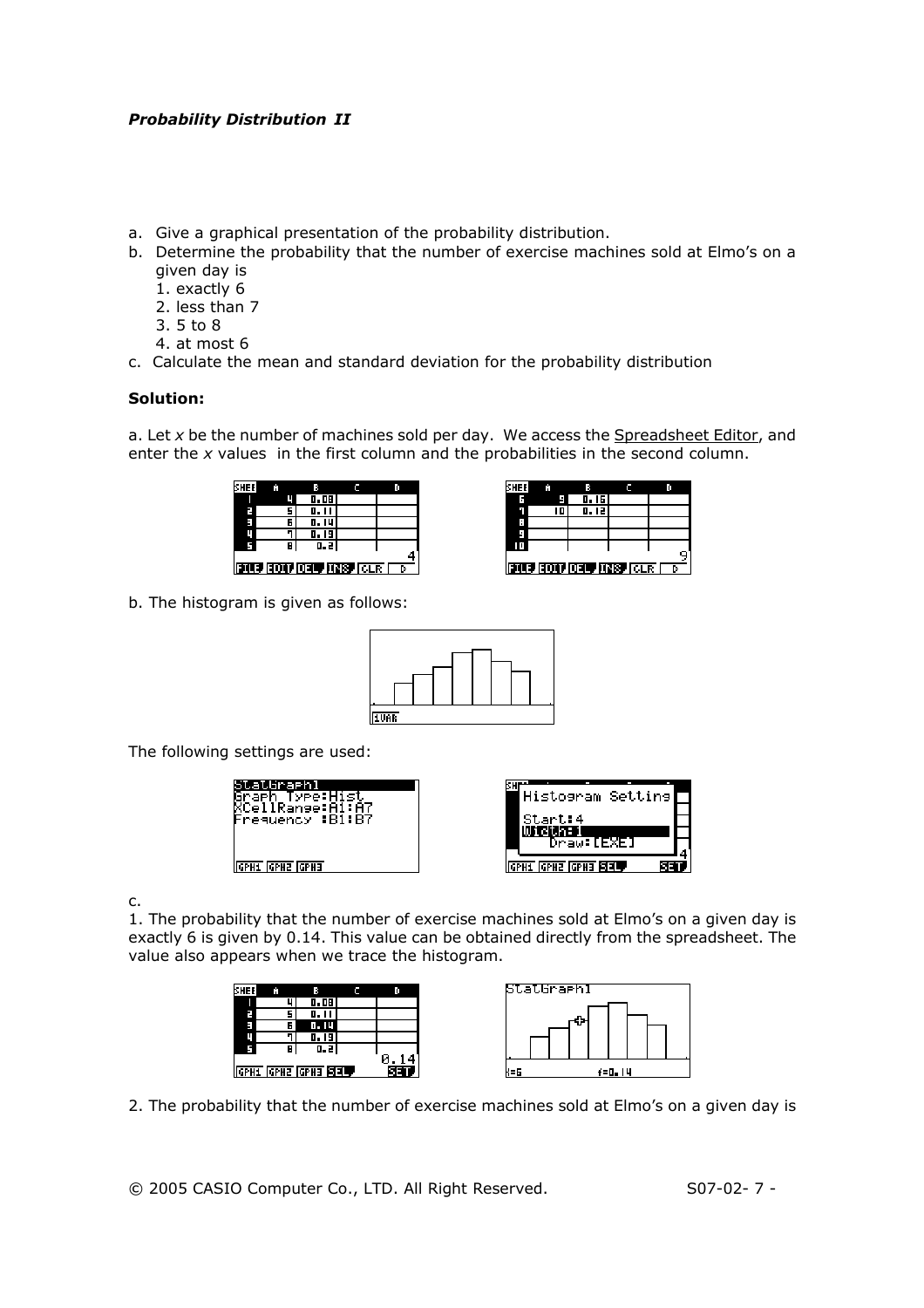less than 7 is given by

$$
P(x<7) = P(x=6) + P(x=5) + P(x=4) = 0.33,
$$

since  $P(x=3) = P(x=2) = P(x=1) = 0$ .



As seen from the screen dump above, we add the first to third rows in column *B*.

3. The probability that the number of exercise machines sold at Elmo's on a given day is 5 to 8 is given by

 $P(5 \le x \le 8) = P(x=5) + P(x=6) + P(x=7) + P(x=8)$ 

The sum is obtained by adding the  $2^{nd}$  row to the  $5^{th}$  row of column *B*.

| <b>SHEE</b> |     |                         |                     |
|-------------|-----|-------------------------|---------------------|
| G           |     | 0.16                    |                     |
|             |     | 0.12                    |                     |
| ።           |     |                         |                     |
|             |     |                         |                     |
|             |     |                         |                     |
|             |     | <u> =CellSum(B2:B5)</u> |                     |
|             | \$⊺ |                         | <b>E</b> If CEL REL |

| SHEE |       |                               |                  |
|------|-------|-------------------------------|------------------|
| G    |       | 0.16                          |                  |
|      |       | 0.12                          |                  |
| Е    |       |                               |                  |
| Ξ    | 0. 54 |                               |                  |
| ם ו  |       |                               |                  |
|      |       |                               | =CellSum(B2:B5)] |
|      |       | <b>FILE FOIL OF LINS IGLE</b> |                  |

4. The probability that the number of exercise machines sold at Elmo's on a given day is at most 6 is obtained through the formula

$$
P(x \le 6) = P(x=4) + P(x=5) + P(x=6) = 0.33
$$

which is calculated in #2 above.

c. The mean and the standard deviation is obtained from the 1VAR screen as follows:

| xón-i<br>- 11<br>$=1$ |
|-----------------------|
|-----------------------|

The mean is given by 7.28 and the standard deviation is 1.77245592.

#### **Remarks:**

The statistical calculations and graphs relative to the probability distributions obtained in the Spreadsheet Editor can also be obtained in the Stat Editor using almost the same steps. Some slight changes in the commands are given below: